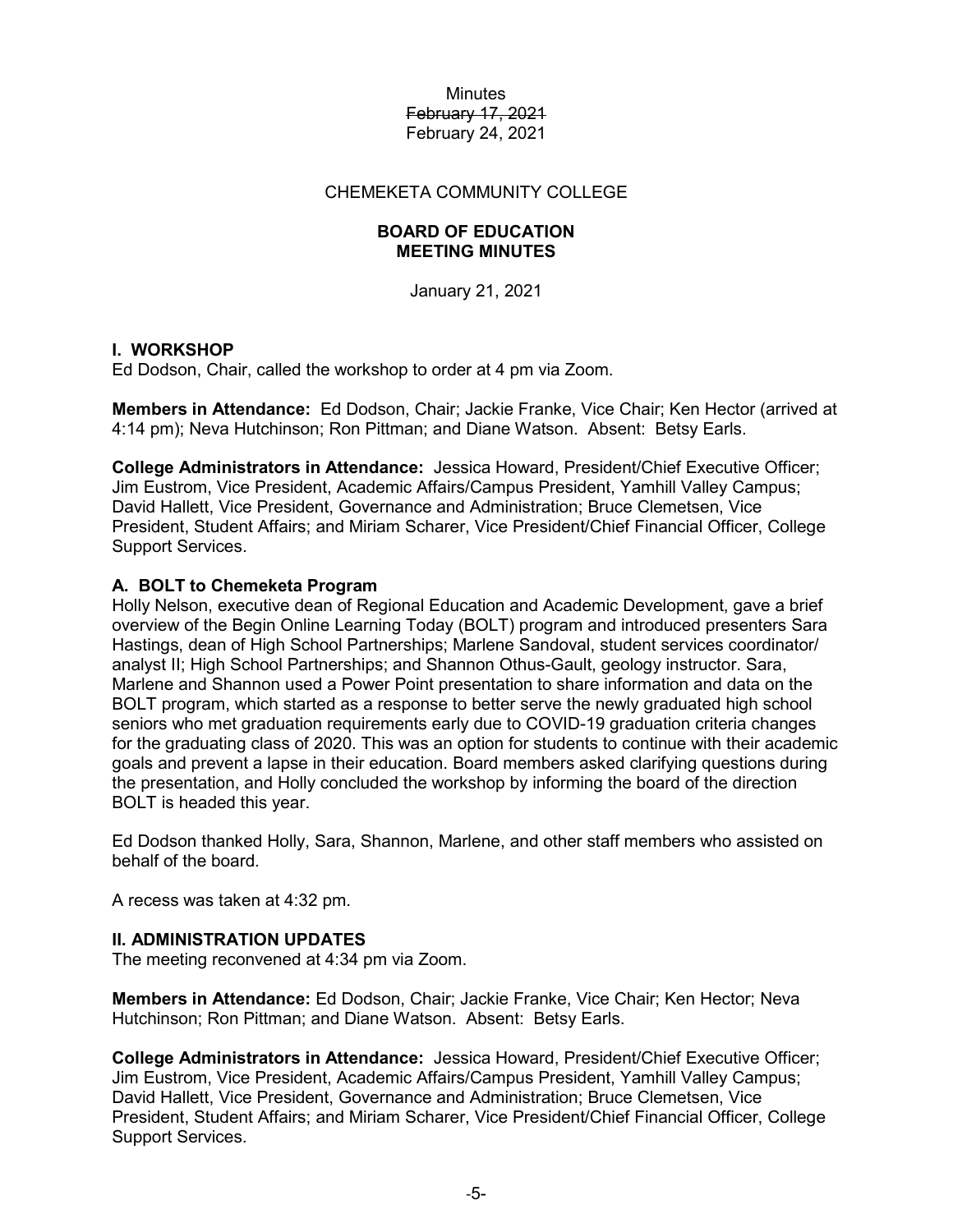Meeting Minutes Chemeketa Board of Education January 21, 2021 Page 2

Updates were shared or discussed with the board on Budget Committee orientation, board survey, legislative updates, spring term will be remote, winter face-to-face offerings, student affairs, approval of Zone 7 Budget Committee member, and board agenda preview.

A recess was taken at 5:22 pm.

### **III. REGULAR SESSION**

### **A. CALL TO ORDER**

Ed Dodson, Chair, reconvened the board meeting at 5:30 pm via Zoom.

### **B. ROLL CALL**

**Members in Attendance:** Ed Dodson, Chair; Jackie Franke, Vice Chair; Ken Hector; Neva Hutchinson; Ron Pittman; and Diane Watson (arrived at 5:31 pm). Absent: Betsy Earls.

**College Administrators in Attendance:** Jessica Howard, President/Chief Executive Officer; Jim Eustrom, Vice President, Academic Affairs/Campus President, Yamhill Valley Campus; David Hallett, Vice President, Governance and Administration; Bruce Clemetsen, Vice President, Student Affairs; and Miriam Scharer, Vice President/Chief Financial Officer, College Support Services.

**Board Representatives in Attendance**: Antonio Martinez, Associated Students of Chemeketa (ASC); Steve Wolfe, Chemeketa Faculty Association (CFA); Terry Rohse, Chemeketa Classified Association (CCA); and Marshall Roache, Chemeketa Exempt Association (CEA).

### **C. COMMENTS FROM THE PUBLIC**

None

### **D. APPROVAL OF MINUTES**

Ken Hector moved and Jackie Franke seconded a motion to approve the board minutes of December 16, 2020, and the board work session minutes of January 8, 2021.

The motion CARRIED.

## **E. REPORTS Reports from the Associations**

Antonio Martinez, Associated Students of Chemeketa (ASC), attended for Samantha Brennan. Antonio highlighted several events in the report. Jackie Franke asked who board members should contact if they want to participate in any of the events. Antonio said to contact Joel Gisbert, student services coordinator/analyst II, Student Retention and College Life. Jackie requested Julie Deuchars, board secretary, send the board information on the MLK, American Awakened event.

Steve Wolfe, Chemeketa Faculty Association, Terry Rohse, Chemeketa Classified Association, and Marshall Roache, Chemeketa Exempt Association, said the reports stand as written.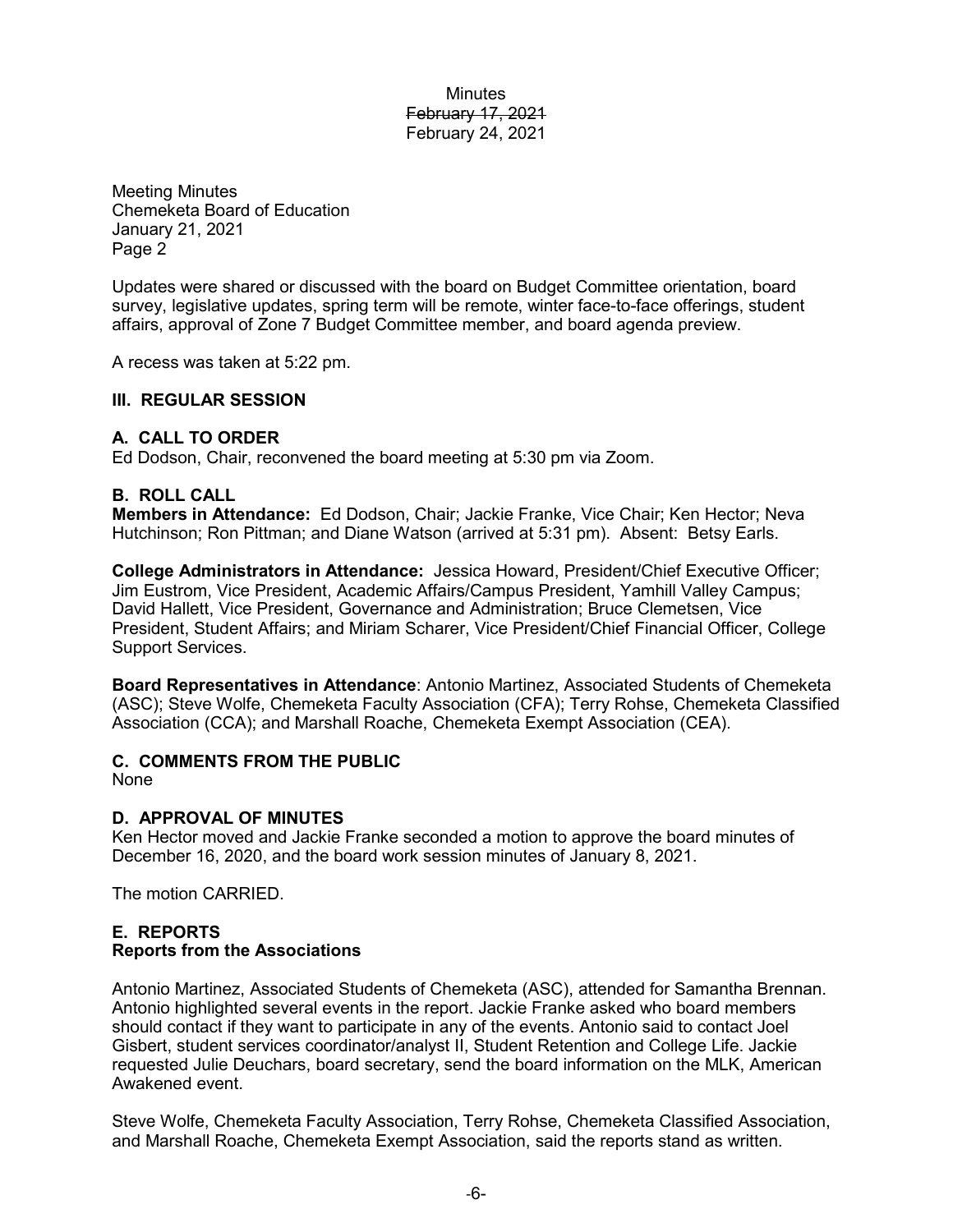Meeting Minutes Chemeketa Board of Education January 21, 2021 Page 3

## **Reports from the College Board of Education**

Diane Watson attended the Board Work Session on Diversity, Equity, and Inclusion (DEI), Salem Chamber Forum Speakers Series, and the Association of Community College Trustees (ACCT) Diversity, Equity and Inclusion Committee.

Ken Hector attended the Board Work Session on DEI, Chemeketa Foundation Board interview, first session of the Forum Speaker Series, SEDCOR Annual Awards Program, and legislative meeting with Representatives Brian Clem and Shelly Boshart Davis via Zoom.

Ron Pittman attended the Board Work Session on DEI, Pacific Region State Coordinators meeting, and met with Paul Davis and Danielle Hoffman via Zoom to hear updates on the Yamhill Valley Campus (YVC).

Neva Hutchinson attended the Board Work Session on DEI.

Jackie Franke attended the Board Work Session on DEI, Diesel Program Dedication, and multiple Zoom sessions with the Mid-Willamette Valley Council of Governments.

Ed Dodson said his submitted report stands as written.

# **Reports from the Administration**

Jessica Howard introduced Dr. Bruce Clemetsen, the new Vice President of Student Affairs; and Miriam Scharer introduced Michael Kinkade, the new Associate Vice President of Operations. Ed Dodson welcomed them on behalf of the board.

# **F. INFORMATION**

### **2021–2022 Proposed Budget Calendar**

Miriam Scharer stated it is a requirement to submit the Budget Calendar to the Board of Education, and she highlighted the key dates. The Budget Committee meetings will be virtual, and the Budget Calendar will be brought back next month for approval.

### **Proposed Student Tuition for 2021–2022**

Miriam Scharer referred to the green sheet of the Proposed Student Tuition for 2021–2022, along with one other handout—Oregon Community Colleges 2020–2021 Tuition & Fees; and Oregon University System 2020–2021 Tuition and Fees (both of which reflect current rates). Miriam mentioned this information was posted on the website as well. The board was reminded of the revised tuition setting guidelines. The college is committed to aligning tuition and universal fees within three academic years, and this year will be the third year of implementing the alignment of rates with comparator colleges.

The legislative process for the new biennium 2021–2023 will soon be underway. The allocation for community colleges will be determined during this session; currently, the Governor's recommended budget is proposed at \$645.8 million, the base budget. The legislative fiscal office has calculated the current service level at \$673 million; the starting point for discussions during the legislative session. The final allocation is unknown until closer to June.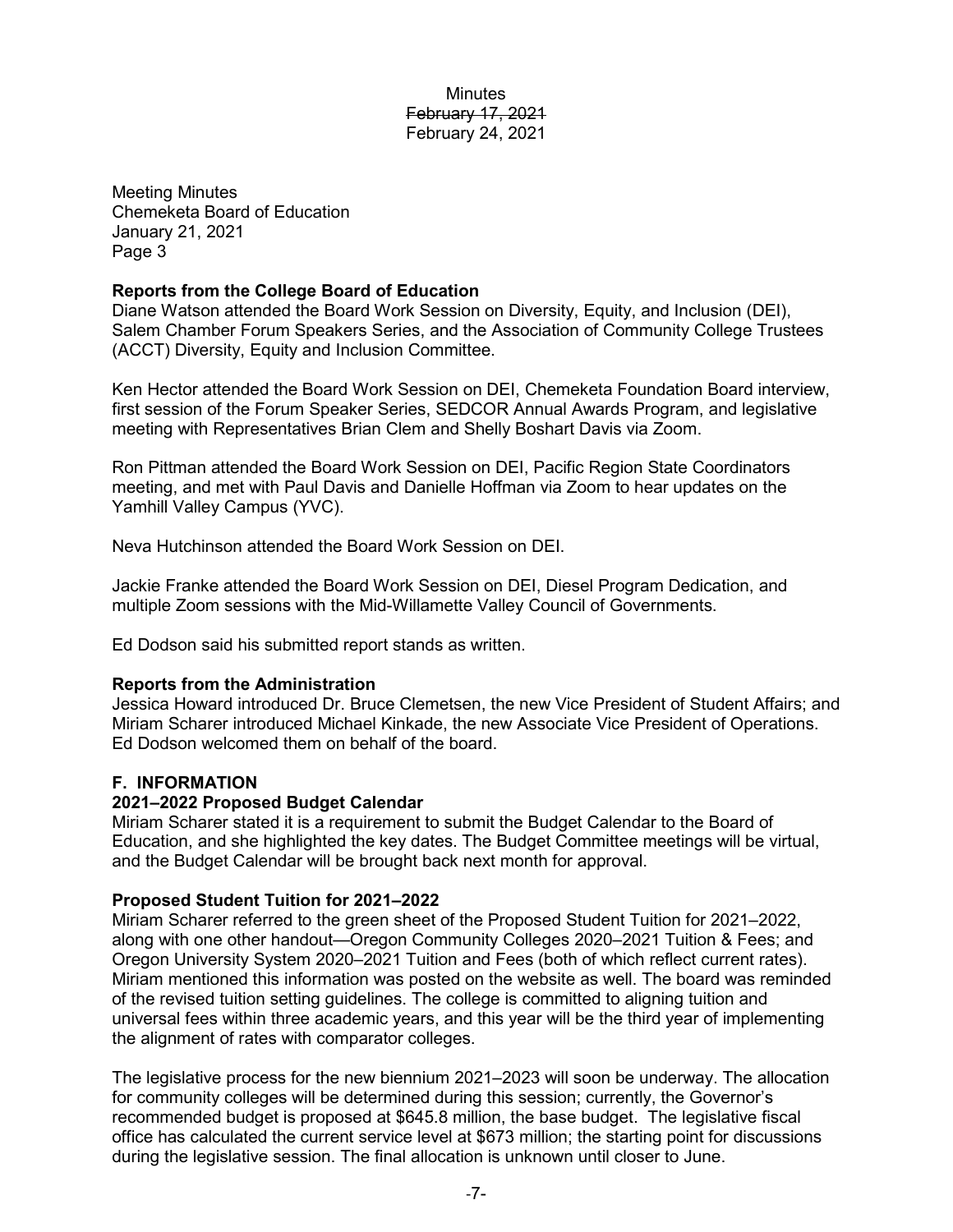Meeting Minutes Chemeketa Board of Education January 21, 2021 Page 4

As the college administration formulates the tuition recommendation, consideration is given to the tuition setting guidelines, financial position, factors such as state appropriation, enrollment declines, rising college costs, impact of COVID-19, and the impact of increases on students. The tuition and fee revenue are a significant component of the college's resources at 24.8 percent this year.

After a review of all of these factors, the administration is asking the board to consider increases to tuition and universal fee based on funding from the state. Miriam noted the tables on page 20b demonstrate the increases and impact.

- Tuition increase of \$2 per credit, and universal fee of \$4 per credit if funding for Chemeketa is less than \$700 million
- Tuition increase of \$1 per credit, and universal fee of \$3 per credit if funding for Chemeketa is more than \$700 million
- Out-of-state and international tuition rates would increase at identical rates
- No universal fee increase for non-credit courses
- No differential fee increase

In addition, this year ASC presented the board with information about a requested Student Initiated Fee (SIF). In working with ASC, the college is proposing the inclusion of \$0.70 per credit for the SIF as part of the universal fee increase at either level. The \$0.70 per credit will approximate the budget requested through the initial SIF proposals brought to the board in June and December, based on projected enrollment for next year. The inclusion of the SIF within the universal fee allocation will streamline the fee assessment processes within the existing structure and would be effective with the rate increase in summer term.

The chart on page 20c shows how the proposed increase in tuition and fees would result in an annualized cost of \$5,850 or \$5,940, depending on funding allocation. This would place Chemeketa second or third among comparator colleges.

The college is awaiting clear guidance from the U.S. Department of Education with regards to the newest allocation of CARES II to determine how these funds might be used to help defray the costs of attendance to students.

Miriam said the college is mindful of the impact these increases have on students and does not propose this without concern for students, but is encouraged that changes to federal and state financial aid allocations should positively impact the students and minimize the financial impact of increases. Virtual student forums will be scheduled to share the tuition proposal and answer questions. A recommendation will be brought back to the board next month for action.

Neva Hutchinson and Diane Watson thanked the staff for keeping the students in mind and the increase modest. Ed Dodson thanked Miriam for the good work and recommendation.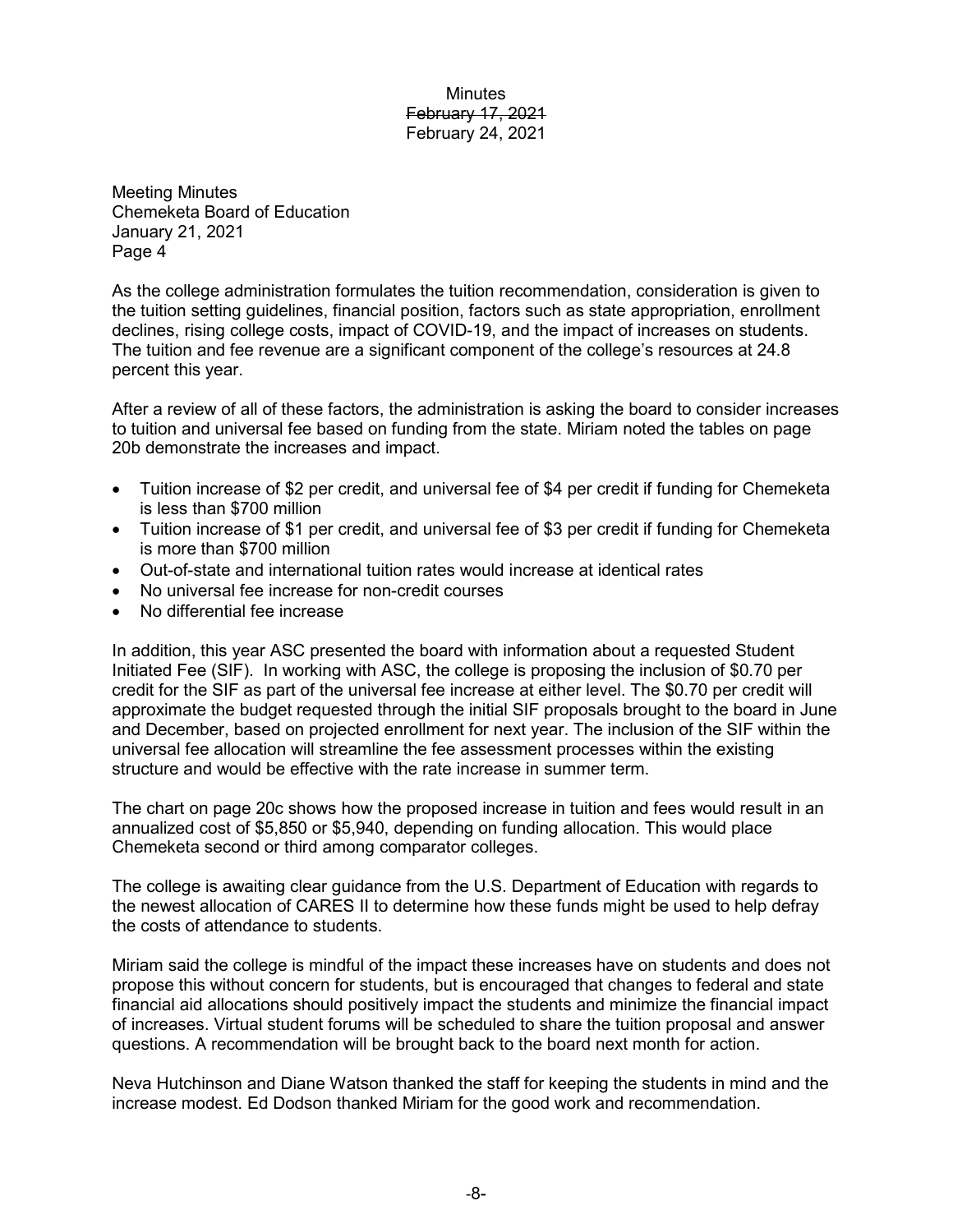Meeting Minutes Chemeketa Board of Education January 21, 2021 Page 5

### **College Policy #5120–Residence**

Melissa Frey, dean of Recruitment and Enrollment Services, noted a change was made to the policy to be more inclusive of alternative groups of students who may be eligible for in-state resident tuition. This change was due to recent legislation requiring public universities or community colleges to assess resident tuition for Native American and Alaskan Native Oregon high school graduates.

## **Strategic Plan**

Julie Peters, dean of Academic and Organizational Effectiveness, discussed the Strategic Plan with the board starting with the mission, vision, college values, and core themes, which are so important to the college; reviewed the Placemat, which is virtual and on the college website this year, and the three main priority areas: student experience, access and equity, and academic excellence, which leads to student success and mission fulfillment; discussed the initiatives under the three main priority areas; and the master academic plan.

Jackie Franke asked Julie to clarify what was abbreviated on the virtual website. Julie mentioned the website does not contain all of the information that is in the strategic plan (i.e., milestones for the year and measures that are tied to the strategic plan). Jackie suggested that a comment be added to the website noting this and that information is available. Ed Dodson and Jackie thanked Julie for her work.

### **Suspension of Interactive Media Associate of Applied Science Degree Option**

R. Taylor, dean of Business and Technology, Early Childhood Education, and Visual Communications, stated the Visual Communications program is requesting suspension of the Interactive Media associate of applied science degree because current industry standards dictate that graduates entering the field possess both graphic design and web designs skill sets. Despite the suspension of this program, the same amount or more students will be served by consolidating all students into the Graphic Design associate of applied science degree. Focusing on this option, allows faculty and other resources to more fully support this program.

# **G. STANDARD REPORTS**

## **Personnel Report**

Alice Sprague, associate vice president of Human Resources, said the report stands as written and highlighted several items. Alice noted the reporting period for the report was December 7, 2020–January 11, 2021, and stated there were three new hires, position change, retirement and separation. Jackie Franke asked for clarification on how the college was funding the three new positions. Alice said it was through grants, a budgeted position, the President's Office, and noted if the position is grant funded, that information will be added to future reports. Ken Hector asked for the scope of duties on the new position in the President's Office. Alice stated the position is to help set up the cultural competency trainings, support the Chief Diversity and Equity Officer, and use of bilingual skills. Jessica added the bilingual piece was enormous, and this position should allow the Diversity, Equity and Inclusion office to really maximize all of the professional development courses being offered throughout the institution. Miriam Scharer added several of the positions listed were included in the budget process last year for this year and were included in the budget presentations. Ken Hector and Jackie Franke thanked Alice, Jessica, and Miriam for the information.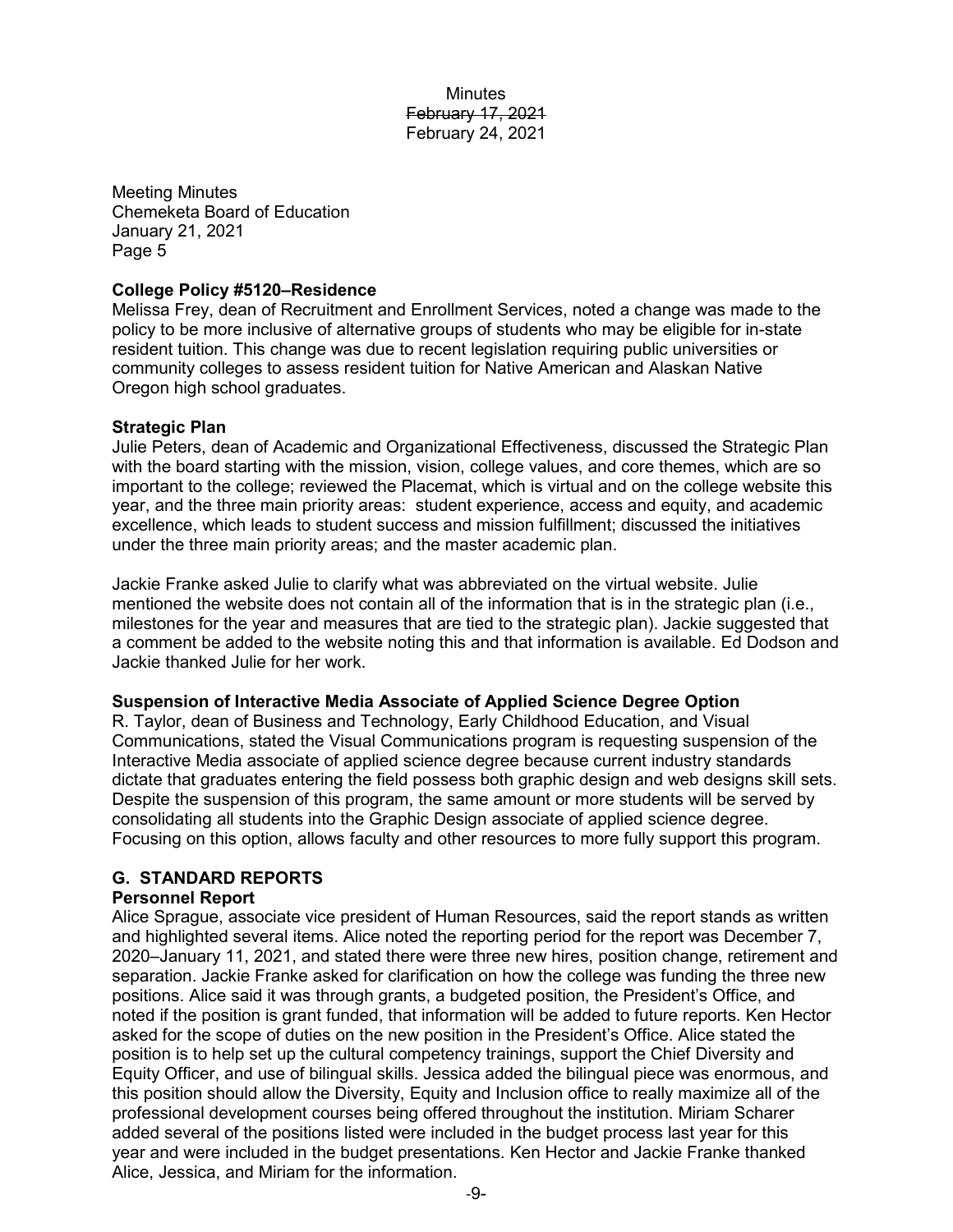Meeting Minutes Chemeketa Board of Education January 21, 2021 Page 6

### **Budget Status Report**

Miriam Scharer referred to the four budget status reports as of December 31, 2020. The Statement of Resources and Expenditures includes revenue from property taxes collected this month, tuition and fees, reflecting this is slightly less than last year at this time. There were no significant changes in expenditures from last month's Budget Status Report, with overall cost slightly lower as a percent of the budget from this time last year.

The Quarterly Update of Other Funds was included in this month's report. Miriam noted in the revenue generating funds section, the Athletics fund balance is growing after using the funds to help cover the construction of some of the sports field, and overall expenditures for the year have declined due to the pandemic and activities being curtailed. In the budgeted funds section, the Special Projects fund, or Grants fund, includes the initial allocation for CARES Act funds. As the college receives the new allocation for CARES II, adjustments to budget authority may need to be made to allow the funds to be used and a request may need to come to the board. This depends on the required timelines to expend.

There were no changes on the Status of Investments report.

### **Purchasing Report**

A Request for Proposal (RFP) will be advertised in January for an Admissions Management System, and a recommendation for contract award will be made to the board at the March meeting. Board members asked clarifying questions about the system.

### **Capital Projects Report**

Rory Alvarez said the Diesel program project is complete, and he mentioned the Ag Complex project is continuing to move ahead. The site plan is coming together, and it is looking great. Holly Nelson, executive dean of Regional Education and Academic Development, wanted to make sure the board was aware the college received a \$200,000 gift towards the project to help get the greenhouse going. Jackie Franke asked if the gift was to the college or the Foundation. Holly stated it went through the Foundation. Jackie said that makes sense, but it needs to be clear where the funds are going.

### **Institutional Advancement Foundation Quarterly Report**

Marie Hulett, executive director of College Advancement, said the report stands as written. She highlighted the Clint Foundation matching donation, the employee giving campaign, and Garmin's in-kind donations. Marie stated the donations are very much appreciated and mean so much to the students. She thanked everyone for their support.

### **Grant Activities**

Gaelen McCallister, grants coordinator, highlighted the National Endowment for Humanities grant, and the U.S. Department of Agriculture Workforce Training grant awarded in the last quarter.

### **Fall Term Enrollment Report**

Heidi Gilliard, director of Institutional Research and Reporting, reviewed the graphs in the report. There was a 19 percent decrease in enrolled students fall 2019 compared to fall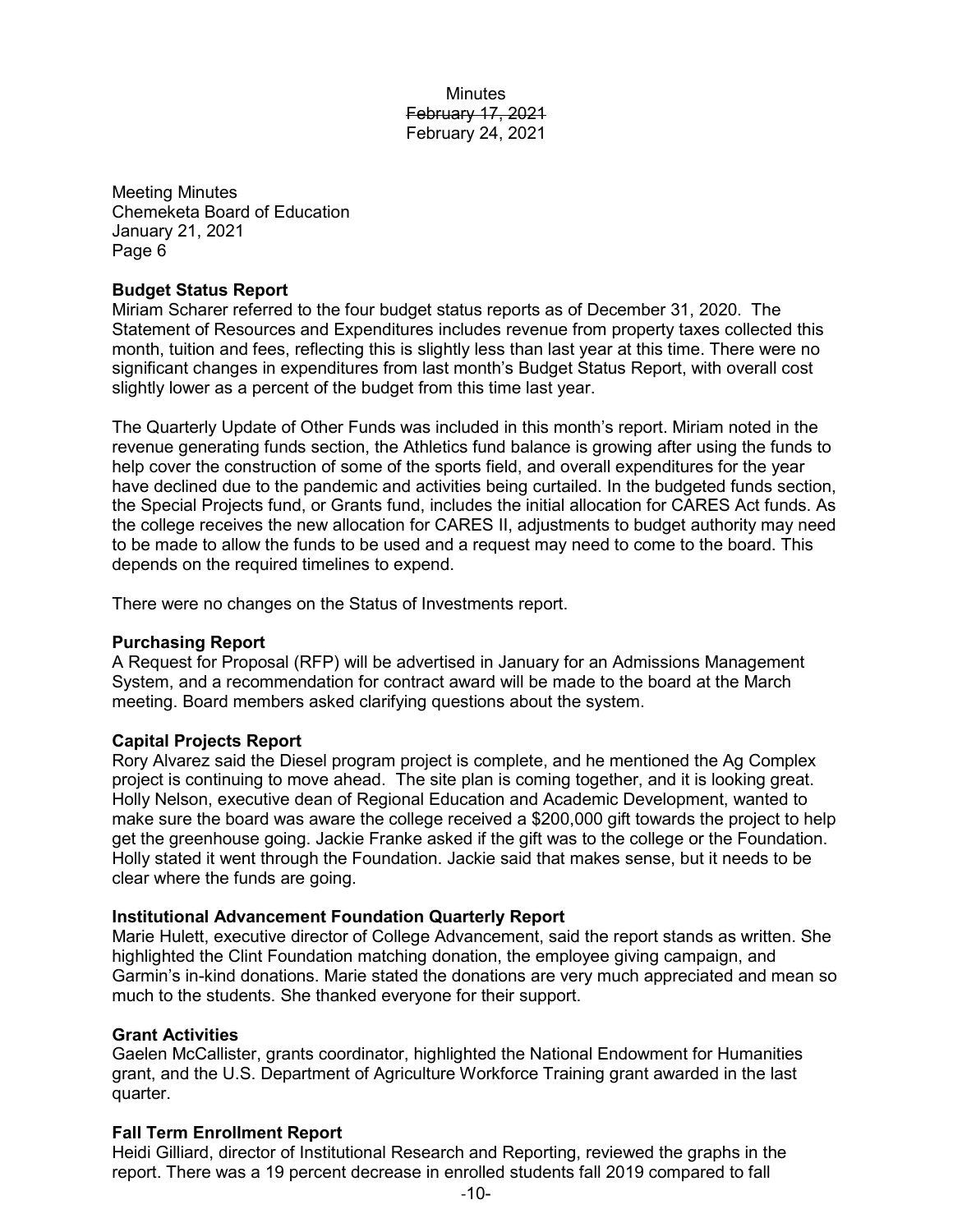Meeting Minutes Chemeketa Board of Education January 21, 2021 Page 7

2020. Statewide there is a 23 percent decline in students. Diane Watson asked if the 19 percent decline is quite a bit less than comparative colleges. Heidi said that is correct.

# **Chemeketa Community College COVID-19 Health and Safety Operational Plan**

John McIlvain, emergency and risk manager, announced there were no changes to the Chemeketa Community College COVID-19 Health and Safety Plan. The plan is posted on the public website for viewing. The plan's guidance allowed for over 100 face to face labs during winter term and was the foundation of the COVID-19 health and safety training slide show that Jessica Howard emailed to all students in January. This document is also available on the public website. Additionally, all Chemeketa staff were emailed the COVID-19 health and safety slideshow training for labs, events and work derived from the plan. The COVID-19 plan continues to guide, remains relevant, and is useful.

## **Recognition Report**

Jessica Howard acknowledged all the employees in the written report.

## **H. SEPARATE ACTION**

## **Approval of Appointment of Budget Committee Member for Zone 7, Resolution No. 20-21-07, for 2020–2023 [20-21-119]**

Ron Pittman moved and Diane Watson seconded a motion to approve Resolution No. 20-21-07, Approval of Appointment of Budget Committee Member Scott Muller for Zone 7 for 2020–2023.

The motion CARRIED.

# **Approval of Retirement Resolution No. 20-21-08, Linda A. Abundis**

Ed Dodson read the retirement resolution for Linda A. Abundis for her 25 year and six months of service.

Ken Hector moved and Jackie Franke seconded a motion to approve Resolution No. 20-21-08, Retirement for Linda A. Abundis.

The motion CARRIED.

# **I. ACTION**

Neva Hutchinson moved and Jackie Franke seconded a motion to approve consent calendar items No. 1–7.

- 1. Approval of Advisory Committees for 2020–2021 [20-21-121]
- 2. Approval of Academic Calendar for 2021–2022 [20-21-122]
- 3. Approval of 2020–2021 Faculty Sabbatical Leave [20-21-123]
- 4. Approval of Elementary Education Major Transfer Map (MTM) [20-21-124]
- 5. Approval of Suspension of Hemodialysis Technician Certificate of Completion [20-21-125]
- 6. Approval of Grants Awarded for October 2020– December 2020 [20-21-126]
- 7. Acceptance of Program Donations October 1, 2020 through December 31, 2020 [20-21-127]

The motion CARRIED.